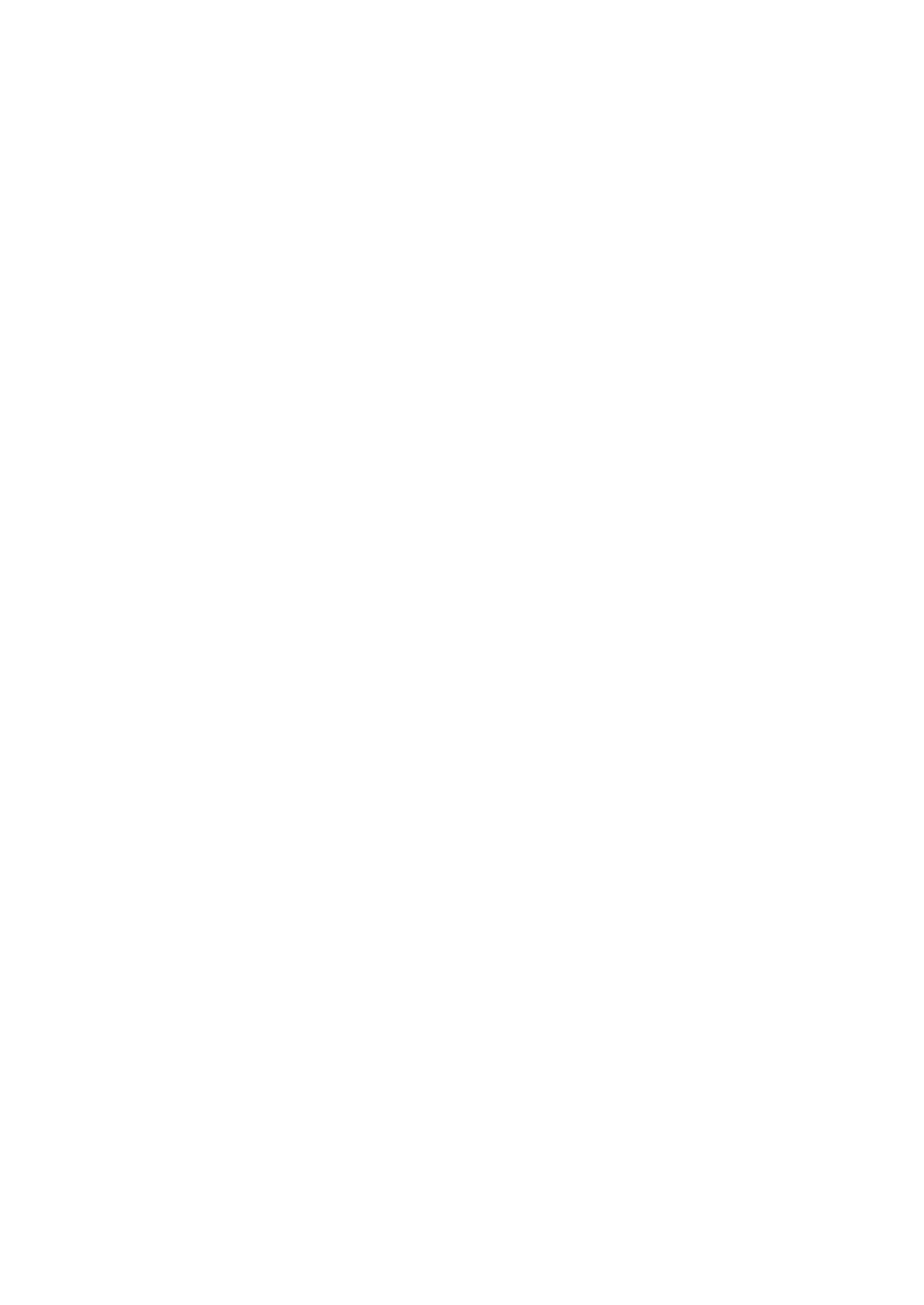

# **PUBLIC SERVICE ACT**

## **Arrange[ment of Sections](#page-6-0)**

### **Section**

| 2  |  |
|----|--|
| 3  |  |
| 4  |  |
| 5  |  |
| 6  |  |
| 7  |  |
| 8  |  |
| 9  |  |
| 10 |  |
| 11 |  |
| 12 |  |
| 13 |  |
| 14 |  |

## **Supporting Documents**

### **ENDNOTES** 13

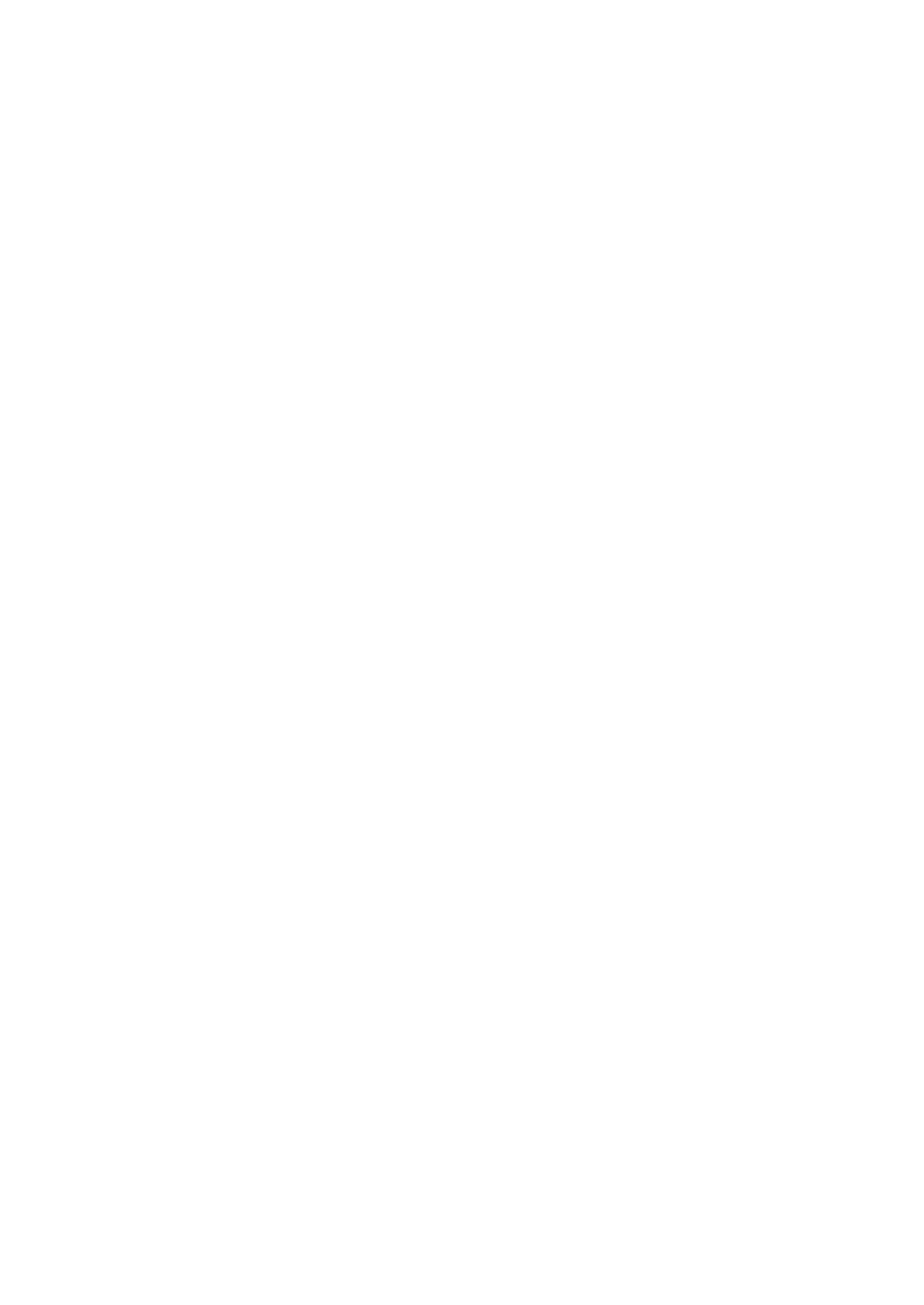

# **PUBLIC SERVICE ACT**

#### **AN ACT TO MAKE PROVISION ADDITIONAL TO THAT IN THE CONSTITUTION FOR THE ESTABLISHMENT AND REGULATION OF THE PUBLIC SERVICE AND IN RELATION TO THE PUBLIC SERVICE COMMISSION**<sup>1</sup>

Commencement [17th April 1979]

#### **1 Short title**

<span id="page-4-0"></span>This Act may be cited as the Public Service Act.

#### **2 Interpretation of terms**

In this Act, to the extent that the following terms appear therein, and in any other statutory or administrative rule, regulation or order relating to the public service, unless such rule, regulation or order otherwise expressly provides or the context in which such terms appear otherwise requires, the following terms shall have the meanings herein respectively ascribed to them —

"**acting appointment**" means either —

- (a) performing the functions of an office while the substantive holder thereof is absent from duty; or
- (b) performing the functions of an office for which there is a substantive vacancy, with a view to promotion to that vacancy;

"**appointment**" means either —

- (a) the conferment of an office of emolument in the public service, whether or not subject to subsequent confirmation, on a person not in the public service; or
- (b) the appointment of a public officer to an office expressly provided for in the Constitution or any Act;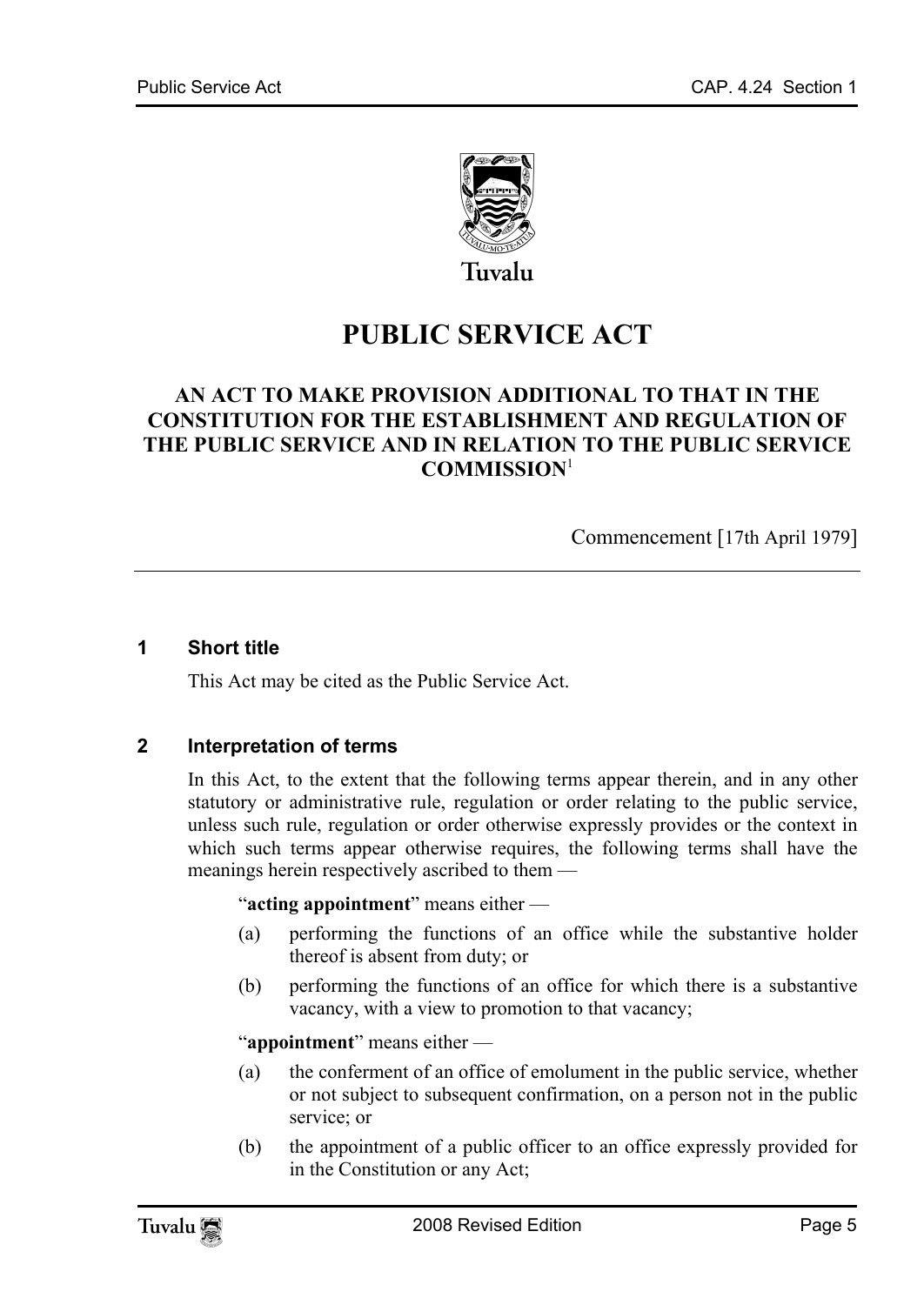"**charge allowance**" means an allowance paid for the performance of duties additional to those normally required of an officer in any particular post, under the provisions of General Administrative Orders;

"**Chairman**" includes any person appointed to act as Chairman of the Commission under section  $12(3)(a)$ , (b) or (c) of Schedule 1 to the Constitution:

"**classified worker**" means an employee of the Tuvalu Government who does not hold an established post, who is not a permanent or contract officer, and whose emoluments are fixed on a daily basis;

"**Commission**" means the Public Service Commission established under section 143 of the Constitution;

"**common cadre post**" means a post at clerical, executive or administrative level for which the recruitment is centralised and in which the holder may be transferred to any Ministry at an equivalent rank without reference to the Commission;

"**confirmation**" means either —

- (a) that an officer who has been acting in a post continues substantively in that post, either on promotion or otherwise; or
- (b) that a probationary officer becomes a permanent officer;

"**contract officer**" means an employee of the Tuvalu Government who is not employed as a permanent officer or classified worker and whose emoluments and other terms and conditions of service are set out either in a written contract (which may be negotiated by the Crown Agents for Overseas Governments and Administrations on behalf of the Tuvalu Government) or a letter of appointment from a Secretary;

"**discipline**" or "**disciplinary action**" means the disciplinary punishments and procedure set out in the Public Service Commission Rules and includes the dismissal of an officer;

"**established post**" means a post shown in the Establishment Register;

"**Establishment Register**" shall have the meaning ascribed to that term by section 4;

"**General Administrative Orders**" means the orders issued by the Minister under the provisions of section 7 and includes any amendment of the same;

"**increment**" means the payment of a higher level of salary at the end of a period of service up to the maximum of any particular salary level;

"**level**" or "**salary level**" means the level of salary or salary scale which a post attracts as set out in General Administrative Orders;

"**non-established post**" means a post not shown in the Establishment Register and remunerated either out of a wages and allowances head or out of savings within a Ministry's budget;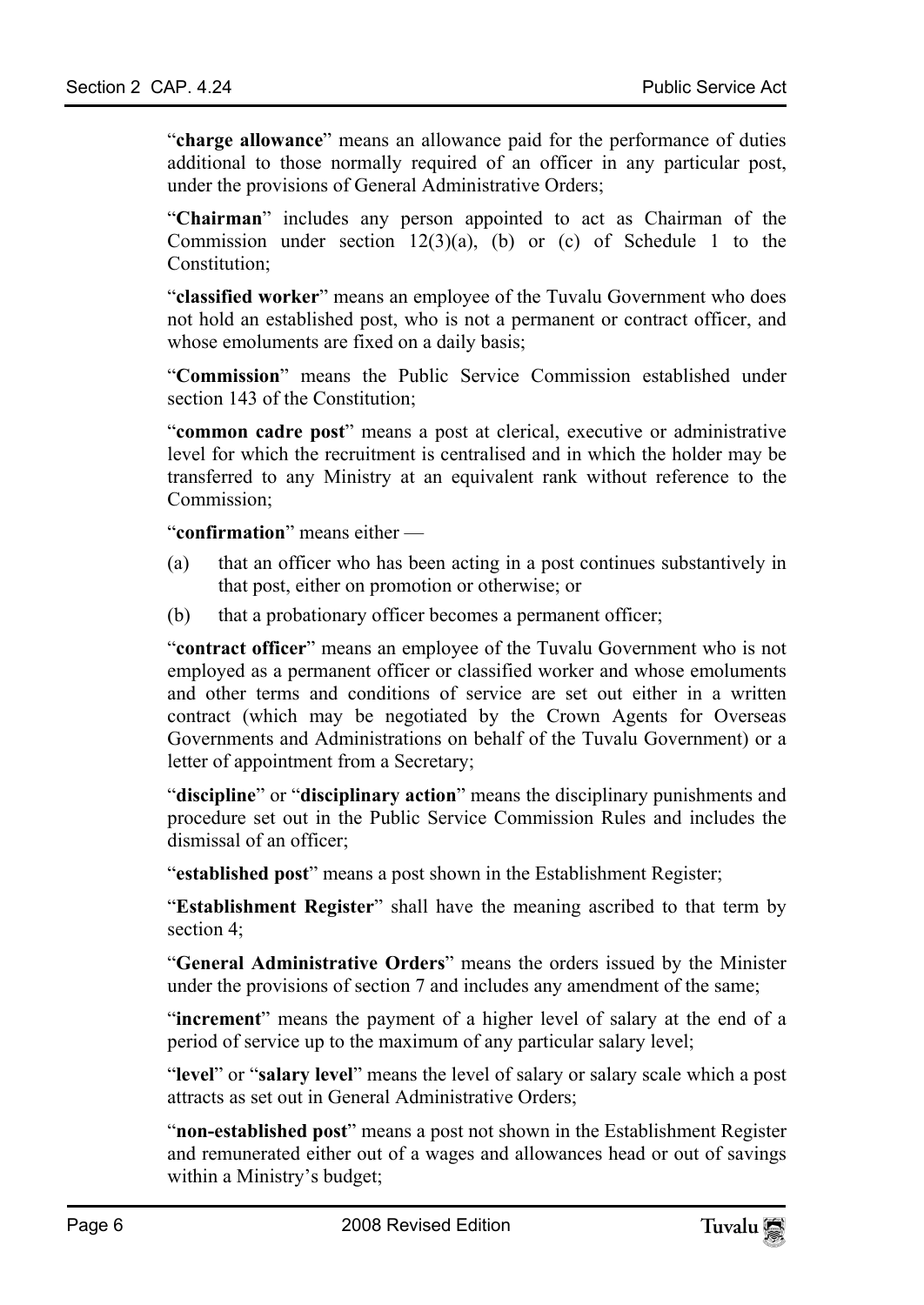"**normal working hours**" means such hours as may be prescribed in General Administrative Orders or administrative directions for the public service generally or any section thereof;

"**officer**" means a public officer;

"**permanent officer**" means an employee of the Tuvalu Government who is not a classified worker, a contract officer or a probationary officer and who holds an established post in the public service (which may be either pensionable or superannuable);

"**probationary officer**" means an employee of the Tuvalu Government who is not a classified worker or contract officer but whose appointment as a permanent officer has not been confirmed;

"**promotion**" means the conferment upon a person in the public service of an office to which is attached a higher salary or salary scale than that attached to the office to which he was last substantively appointed;

"**public office**" means an office held by a public officer;

**"public officer**" and "**Public Service**" have the meanings respectively given in section 2(1) of Schedule I to the Constitution;

"**Public Service Commission Rules**" means rules made by the Commission under section 2 of Schedule 3 to the Constitution;

"**Secretary**" means the Secretary or other head of a Ministry or office of Government (being a member of the Public Service) who is directly responsible to a Minister and includes the Secretary to Government as defined in section 2(1) of Schedule I to the Constitution;

"**substantive**" in relation to a post means that an officer is appointed to it other than on probation or in an acting capacity;

"**supervising officer**" means a Head of Division in relation to officers in that Division below him in rank, a Secretary in the case of officers in a Ministry below him in rank, or any officer expressly placed in charge of any group of officers, either permanently or temporarily;

<span id="page-6-0"></span>"**station**" means the place in Tuvalu or overseas where an officer is normally required to work.

#### **3 Application of Act**

- (1) The powers vested in the Commission or any Minister by or under this Act shall be in addition to and not in derogation or variation of any powers vested in the Commission or any Minister by the Constitution.
- (2) In the event of the powers vested in the Commission or any Minister by or under this Act being in conflict with any such powers vested by the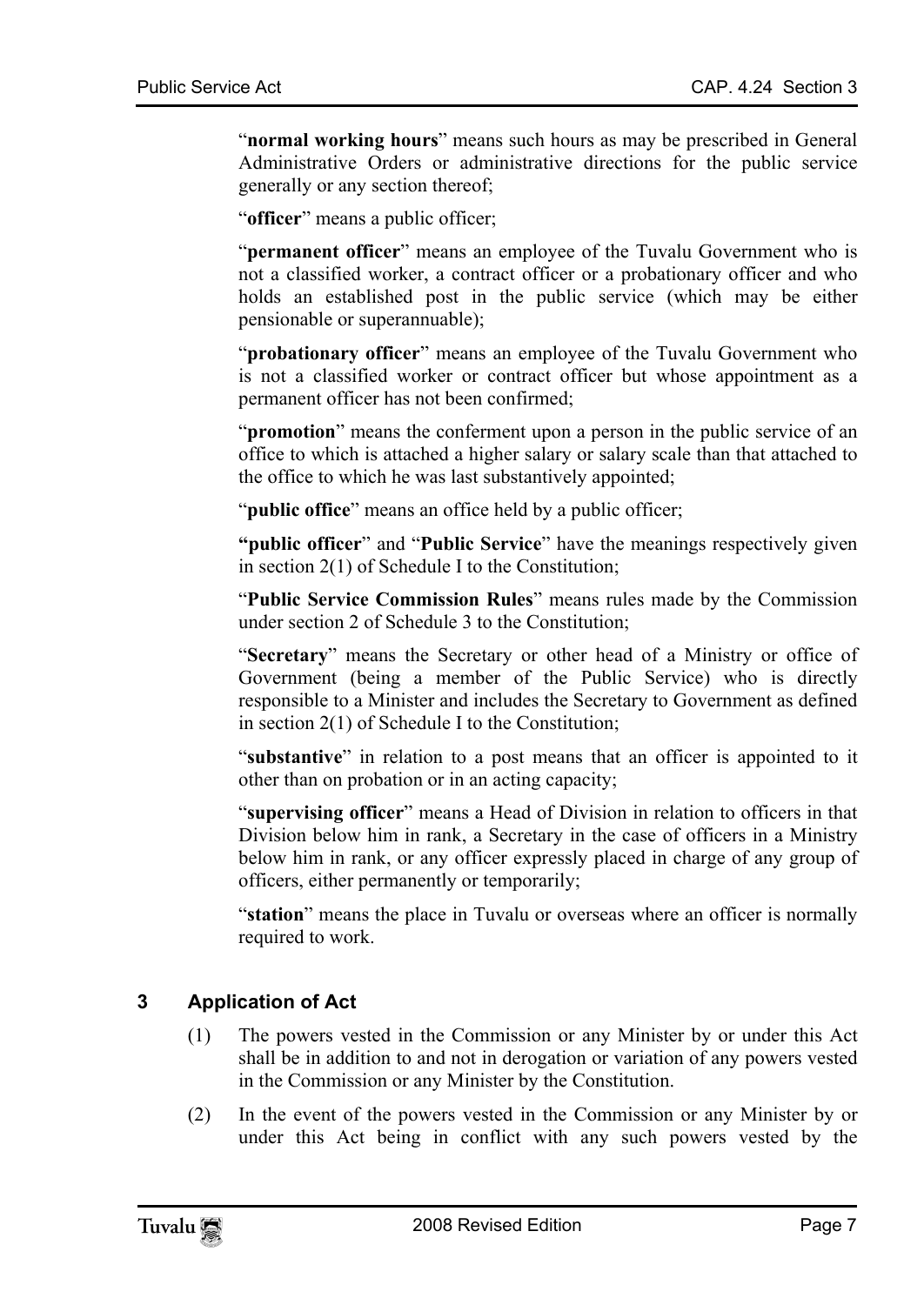Constitution, the latter powers shall prevail and remain in full force and effect.

#### **4 Establishment Register and the creation of posts**

- (1) There shall be presented to Parliament at the session in which the Appropriation Bill is presented for any financial year and as part of the estimates of expenditure, an Establishment Register showing such posts in the public service with their respective salary levels, as the Minister proposes for that financial year. On passing the Appropriation Bill, Parliament shall be deemed to approve the creation or continuation of such posts as may then remain in the estimates as amended, if that be the case. Such posts shall be deemed to have been created by the Cabinet as offices for Tuvalu under the provisions of section 140(a) of the Constitution, but without prejudice to Cabinet's right to create additional posts or to abolish any post.
- (2) The appearance of a post in the Establishment Register shall not imply an obligation on the Cabinet or the Commission to fill that post at the salary level shown or at all, and shall be without prejudice to the Cabinet's or Commission's power to appoint additional persons to the public service if funds are available for that purpose in any particular Ministry.

#### **5 Employment of persons not paid out of public funds**

- (1) The Minister may make arrangements with any overseas Government, international organisation or commercial undertaking, for the employment in Tuvalu of persons paid wholly or in part by such Government, organisation or undertaking. To the extent that such a person is paid out of public funds of Tuvalu, he shall be treated for all purposes as a public officer but otherwise such a person shall not be treated as a public officer except insofar as his contract of service may provide or as may be agreed in general or in any particular case with such Government, organisation or undertaking.
- <span id="page-7-0"></span>(2) A person may be employed in Tuvalu under conditions described in subsection (1) to perform any function, whether that of a permanent or contract officer, an established post or otherwise.

#### **6 Public Service Advisory Committees**

- (1) The Minister may from time to time and on such terms as he shall think fit appoint one or more committees to advise and make recommendations to him on any or all of the following matters —
	- (a) manpower planning for the public service;
	- (b) methods of recruitment to the public service and the need for overseas recruitment;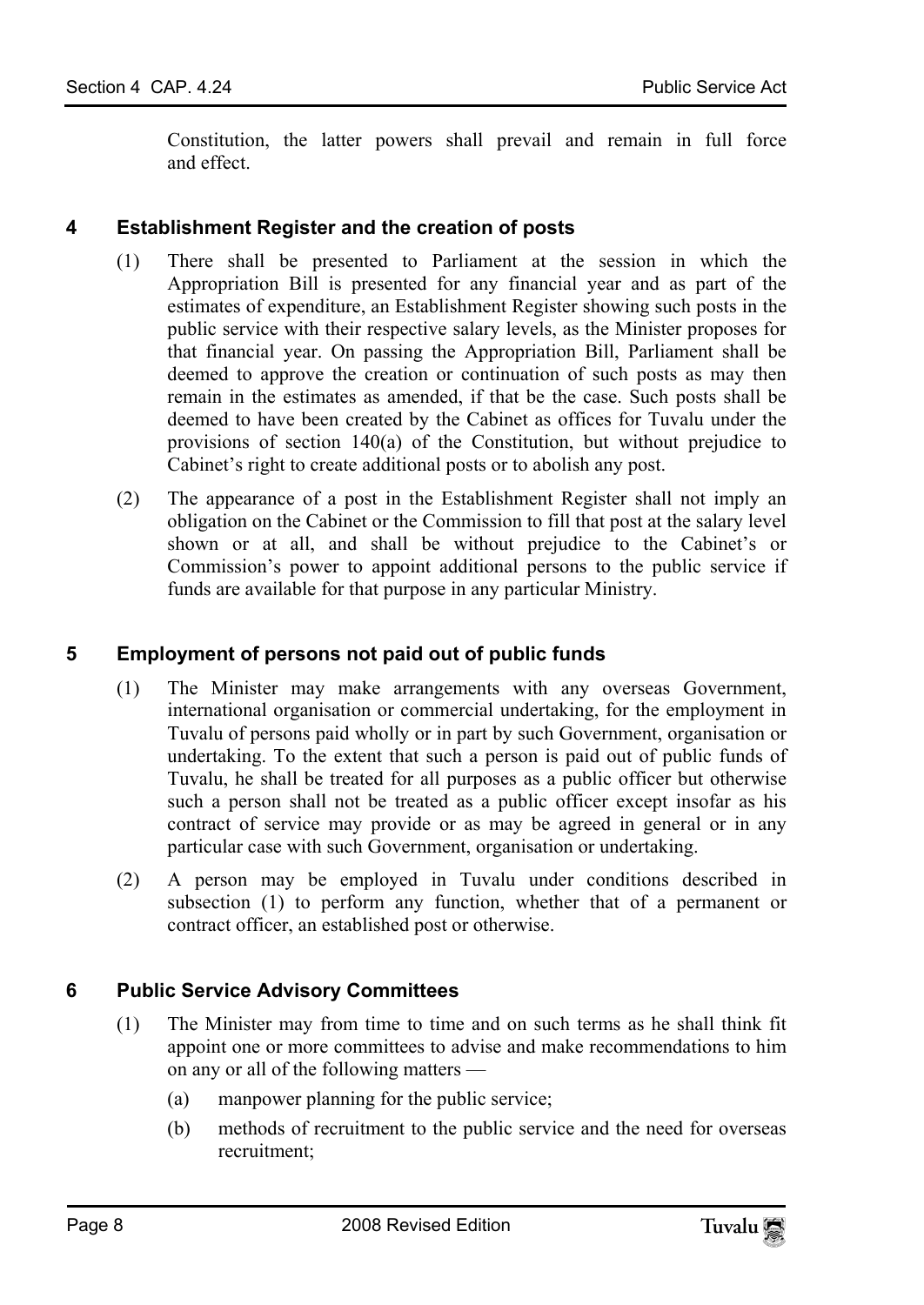- (c) conditions for admission to the public service, by examination or otherwise;
- (d) the award of scholarships to officers and the selection of officers for overseas or local training;
- (e) terms and conditions of employment in the public service;
- (f) the appointment, promotion, transfer and discipline of public officers and similar matters on which the Minister may wish to make representations to the Commission or give directions to a Secretary;
- (g) the establishment and grading of posts in the public service;
- (h) levels of remuneration for offices in the public service, including those posts for which provision is made in the Prescription of Salaries Act;
- (i) changes that may be necessary or desirable in legislation relating to the public service, including the Public Service Commission Regulations and General Administrative Orders;
- (j) appeals on the application and interpretation of General Administrative Orders, other than those relating to discipline;
- (k) generally, matters pertaining to the well-being, efficiency and economy of the public service.
- (2) The advice and recommendations of any committee established under this section shall not be binding on the Minister, the Governor-General or the Commission, and shall be without prejudice to the powers of Parliament in relation to the provision of finance for salaries and other emoluments.
- (3) A committee appointed under this section shall consist of a chairman and from 2 to 4 other members to be appointed by the Minister, any of whom may be either public officers or not as the Minister may see fit.
- (4) A committee shall in the discharge of its duties and functions be independent of the Commission but shall give due regard to any advice given or recommendations made to it by the Commission and to the advice and recommendations of such other person or body as the committee shall deem appropriate or as the Minister may direct.
- (5) A committee may be appointed either as a standing committee for a period not exceeding 3 years or from time to time on an ad hoc basis, but the members of any committee shall in either case be eligible for re-appointment, and may be appointed to more than one committee.
- (6) Members of a committee may be paid such fees, allowances and expenses as the Minister may from time to time direct.
- (7) Subject to any directions that may be given to it from time to time by the Minister, every committee shall regulate its own procedure.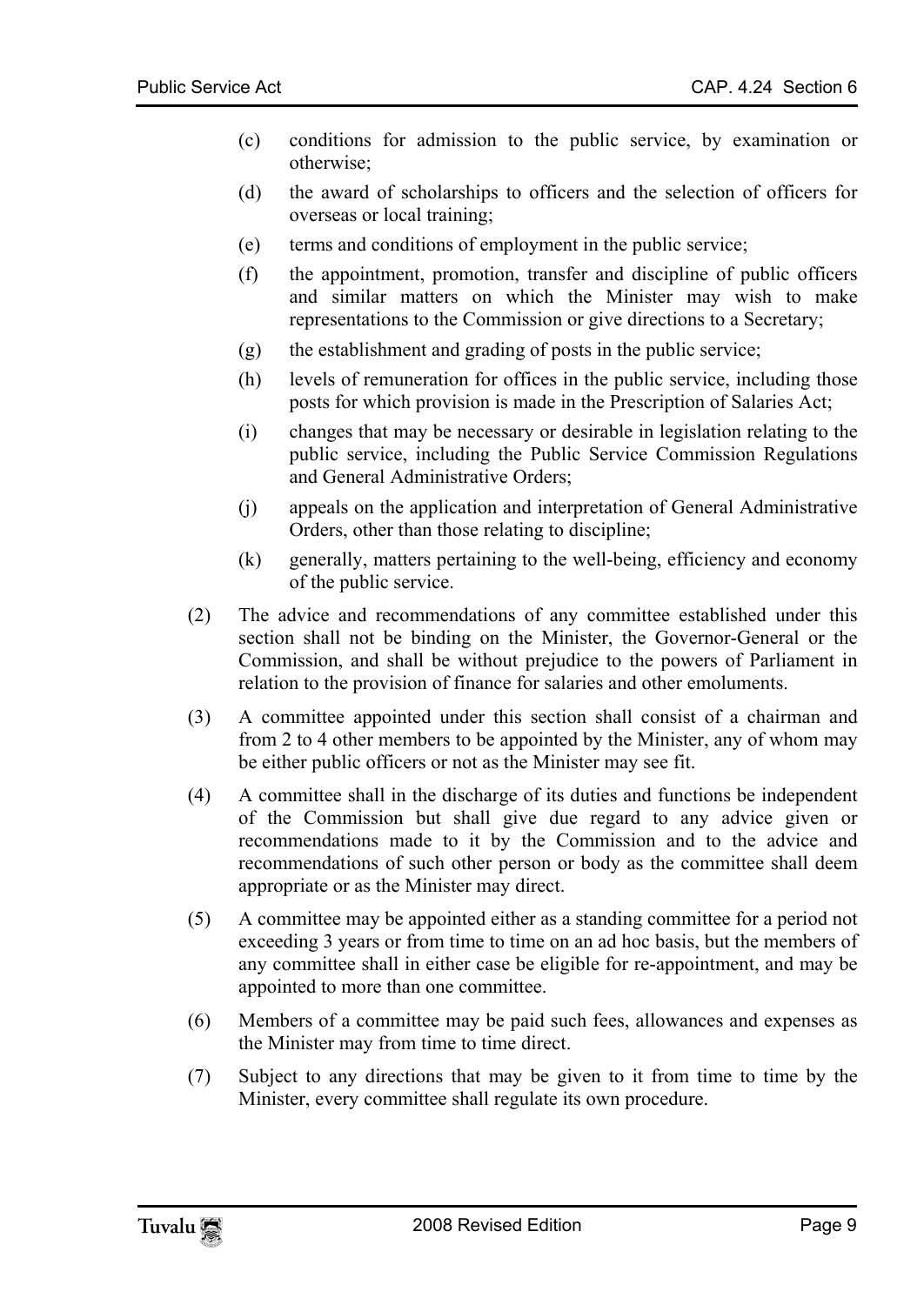#### **7 Minister may issue General Administrative Orders**

- <span id="page-9-0"></span>(1) The Minister may from time to time issue orders relating to the administration of the public service to be known as General Administrative Orders.
- (2) General Administrative Orders may cover every aspect of the work and privileges of all employees of the Tuvalu Government for their guidance, assistance and control, but shall be without prejudice to the provisions of the Constitution, this Act, the Public Service Commission Rules, financial instructions and regulations and any express contractual term relating to any such employee.
- (3) Different orders may be made for and in respect of different classes of employees.
- (4) Save as provided in subsection (2), an order made under this section shall be deemed to form part of the conditions of service of all employees to whom it is expressed to relate, as from the date of its general distribution or any other date provided by such order:

Provided that no order which has an adverse effect on the terms and conditions of service of any employee shall take effect at any earlier date than that of its general distribution.

- (5) The Minister may delegate to any public officer the application, interpretation and enforcement of any provision of General Administrative Orders from time to time.
- <span id="page-9-1"></span>(6) Any dispute as to the application or interpretation of General Administrative Orders shall be referred to the relevant Public Service Advisory Committee, which shall make a recommendation to the Minister. The Minister's decision thereon shall be final.

#### **8 Civil List and Gazette**

- (1) There shall be published annually a Civil List showing the current holder of every established post in the public service by name, age, marital status, country of origin, salary and qualifications.
- <span id="page-9-2"></span>(2) All new and acting appointments, all transfers and promotions and all retirements or departures from established posts shall be published in the Gazette and in such other manner as the Minister may from time to time direct.

#### **9 Additional functions of the Commission**

- (1) In addition to the functions assigned to it by Part VIII of the Constitution, the Commission shall have power —
	- (a) to advise the Governor-General at his request on any matter arising out of powers given to him by General Administrative Orders;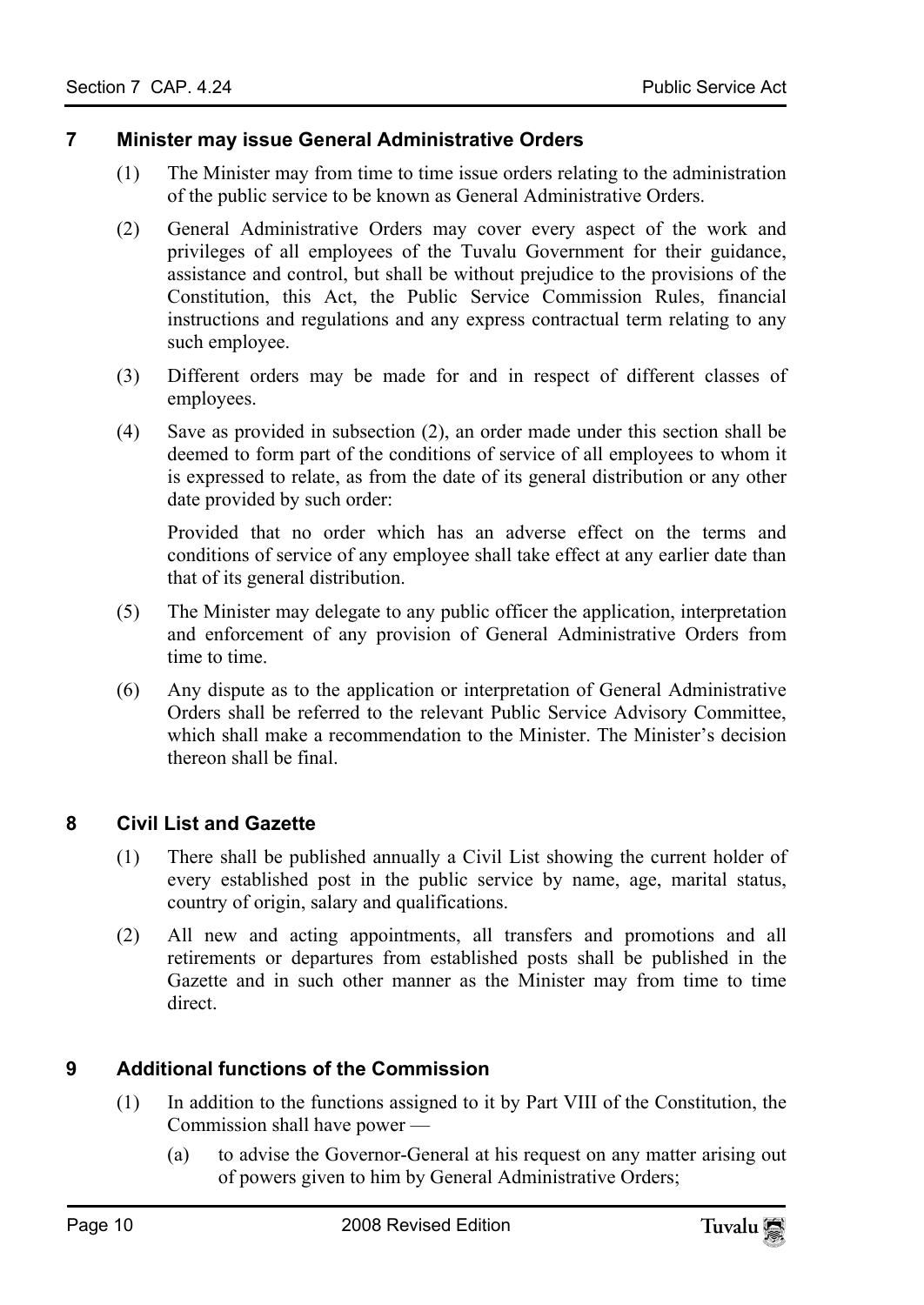- (b) to give advice if so requested to the Governor-General, a Minister or any Secretary on any matter concerning the public service, including but not limited to the matters set out in section 6(1) in relation to Public Service Advisory Committees;
- (c) to advise the Governor-General on any appeal relating to discipline arising out of the application of General Administrative Orders.
- <span id="page-10-0"></span>(2) Whenever it is proposed to send any officer for overseas training which will substantially improve his prospects of future promotion, the Commission shall be informed by the Secretary concerned and may make its own recommendations in respect of such proposal, but may not prohibit such training.

#### **10 Commission may seek legal advice**

- (1) The Commission may at any time seek the legal advice of the Attorney-General, provided that the Attorney-General shall be free to inform the Secretary to Government and any Minister of any advice he may give to the Commission.
- <span id="page-10-1"></span>(2) The Secretary to Government or a Secretary shall refer to the Attorney-General any action which it is proposed to take in relation to any public officer if there is any doubt whether such action is lawful under the terms of any contract.

#### **11 Granting and withholding of increments**

<span id="page-10-2"></span>Without prejudice to any provisions of the Public Service Commission Rules relating to increments, a Secretary may recommend to the Minister that an officer's increment be withheld for inefficiency short of misconduct or that an additional increment be granted for exemplary service or for additional qualifications. Such recommendation may be made without reference to the Commission but shall be subject to procedures to be set out in General Administrative Orders.

#### **12 Annual Confidential Reports**

The Minister may make provision in General Administrative Orders for the preparation and submission by Secretaries of Annual Confidential Reports on all permanent and probationary officers. Such reports shall be retained only by the Secretary to Government and respective Secretary and shall only be used in connection with recommendations for promotion, transfer and disciplinary proceedings and as the basis for any testimonial in respect of such officer.

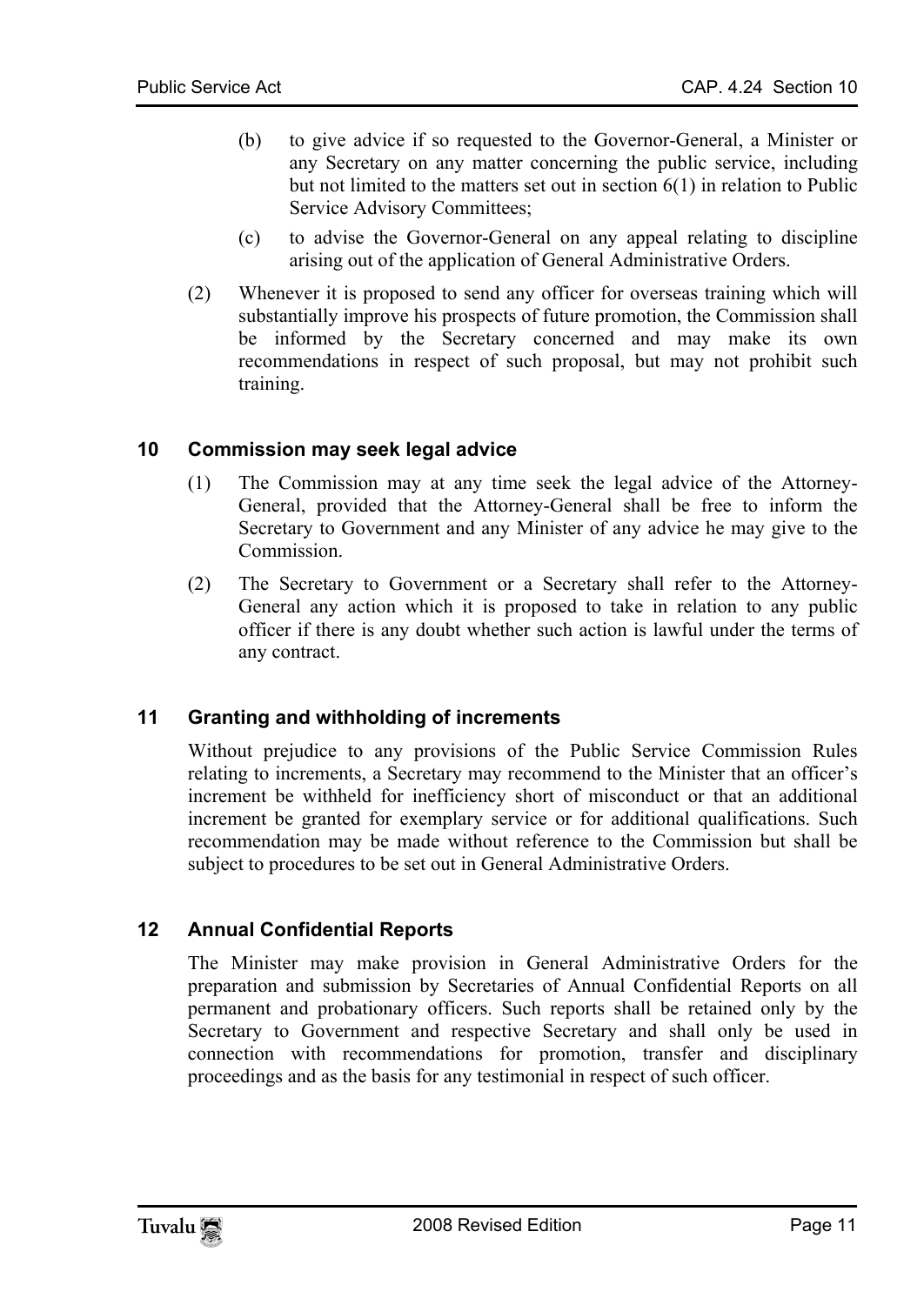#### <span id="page-11-0"></span>**13 Classified documents**

<span id="page-11-1"></span>The Minister may give directions that any particular document or class of documents in circulation in the public service shall be classified as either secret, confidential or restricted, and any officer who deals with such documents or discloses the contents thereof in a manner inconsistent with such classification shall be liable to disciplinary proceedings.

#### **14 Participation in politics**

The Minister may give directions as to the procedure by which public officers may stand for election to Parliament, consistent with any provision in the Public Service Commission Rules relating to participation in politics and with the provisions of section 95(1)(f) of the Constitution as to qualifications for election to Parliament. Such directions shall be framed so as to restrict to the minimum extent possible a public officer's active preparation for and participation in a local or parliamentary election, and so as to preserve his seniority in the event of his not being elected.